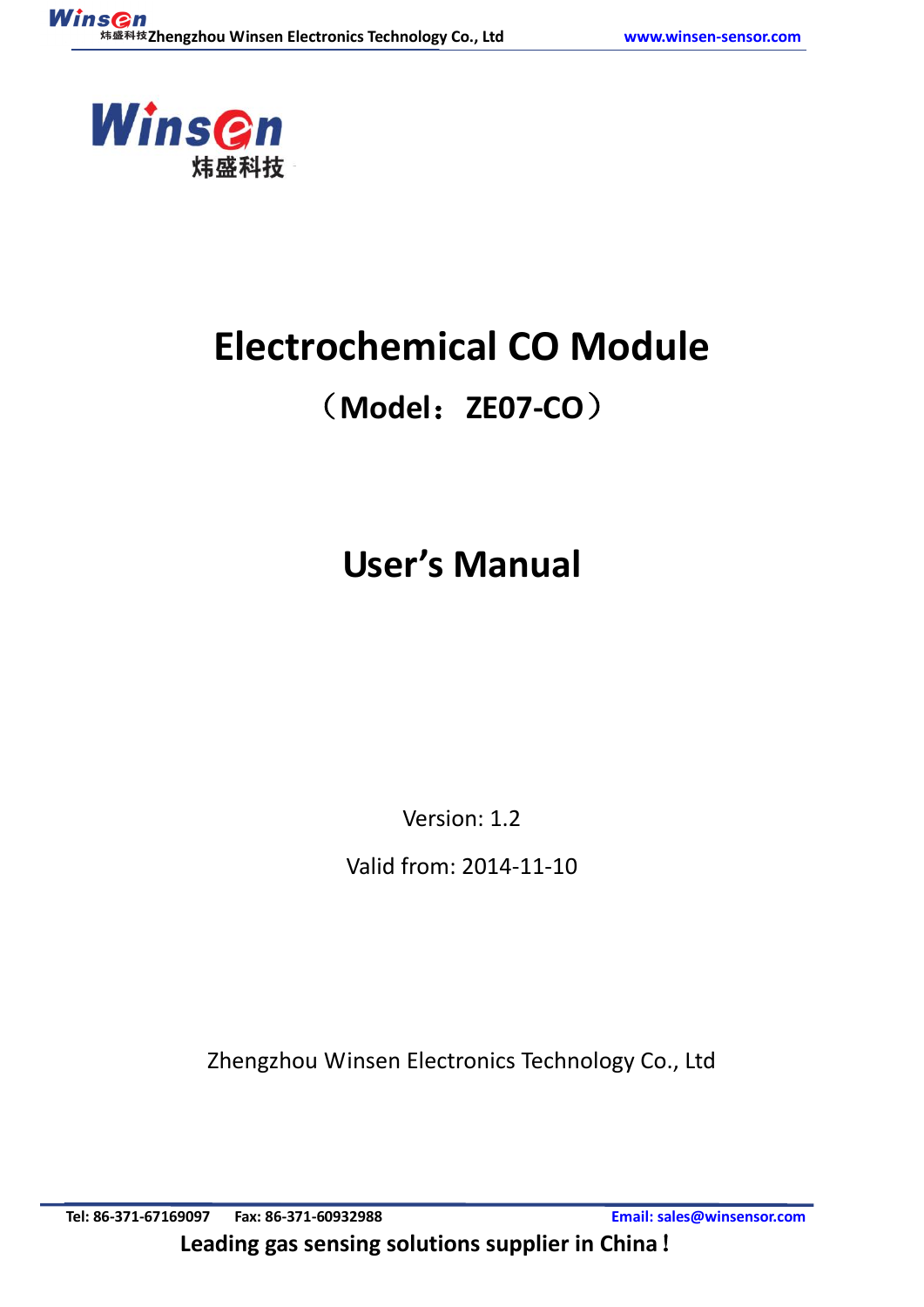## **Statement**

This manual's copyright belongs to Zhengzhou Winsen Electronics Technology Co., LTD. Without the written permission, any part of this manual shall not be copied, translated, stored in database or retrieval system, also can't spread through electronic, copying, record ways.

Thanks for purchasing our product. In order to let customers use it better and reduce the faults caused

by misuse, please read the manual carefully and operate it correctly in accordance with the instructions.

If users disobey the terms or remove, disassemble, change the components inside of the sensor, we shall

not be responsible for the loss.

The specific such as color, appearance, sizes &etc., please in kind prevail.

We are devoting ourselves to products development and technical innovation, so we reserve the right to

improve the products without notice. Please confirm it is the valid version before using this manual. At

the same time, users' comments on optimized using way are welcome.

Please keep the manual properly, in order to get help if you have questions during the usage in the future.

**Zhengzhou Winsen Electronics Technology CO., LTD.**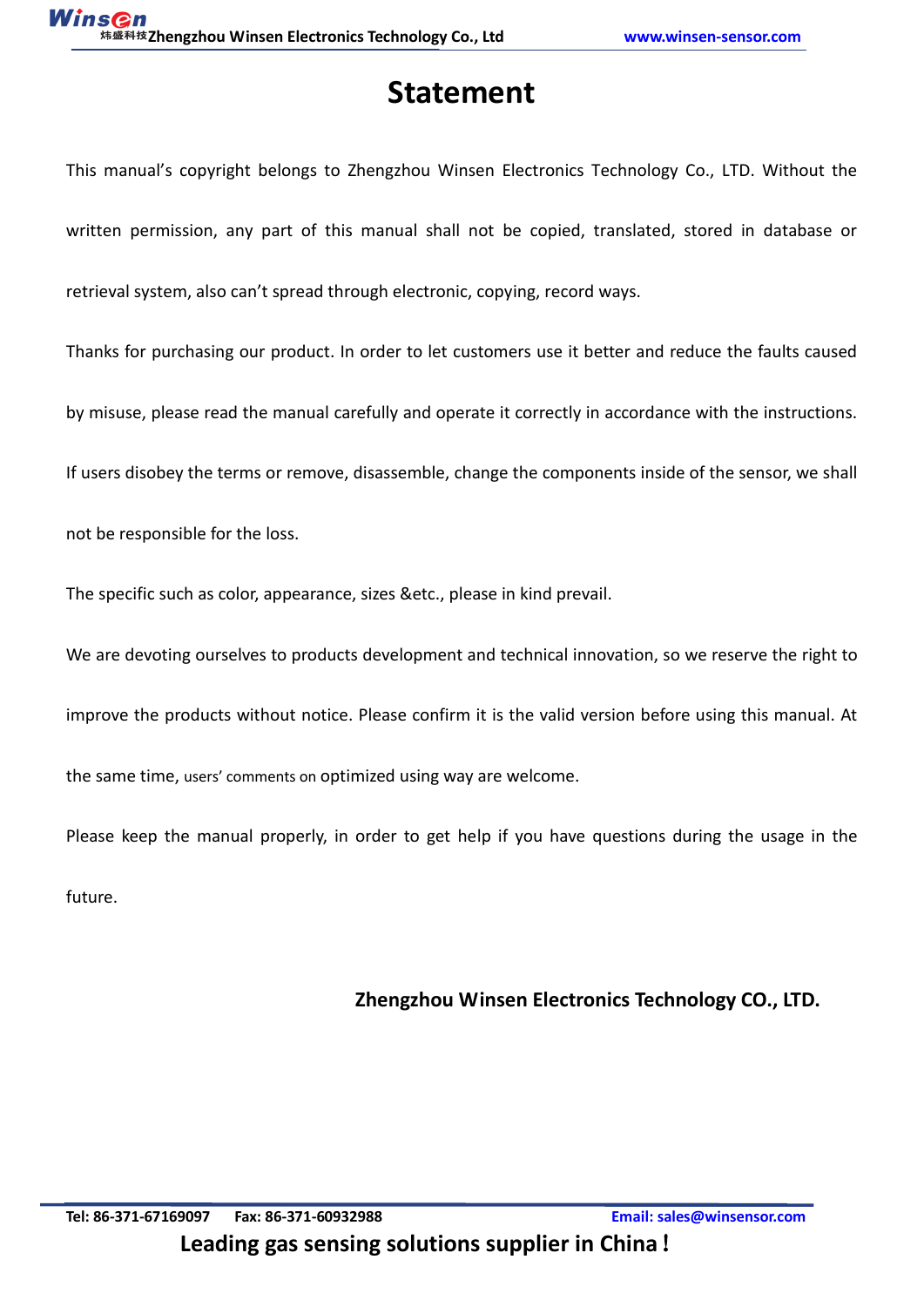## **Electrochemical CO Module ZE07-CO**

## **Product Description**

ZE07-CO is a general-purpose and miniaturization electrochemical carbon monoxide detection module. It utilizes electrochemical principle to detect CO in air which makes the module with high selectivity and stability. Built-in temperature sensor can do temperature compensation; and it has digital output and analog voltage output. It is a combination of mature electrochemical detection principle and sophisticated circuit design.

### **Features**

- \*High sensitivity & resolution& Stability
- \*Extremely low power consumption
- \*Provide UART/Analog Voltage/PWM wave output
- \*Excellent ability of Anti-interference
- \*Provide Temperature compensation
- \*Excellent Linear output

## **Main applications**

Portable detector, air-quality monitor device, air ventilation system, smart home &etc.

## **Technical Parameters and Structure**

| Model No.                        | <b>ZE07-CO</b>                           |  |  |  |  |  |  |
|----------------------------------|------------------------------------------|--|--|--|--|--|--|
| Target Gas                       | CO                                       |  |  |  |  |  |  |
| Interference Gas                 | Alcohol and other gases                  |  |  |  |  |  |  |
|                                  | DAC(0.4~2V<br>standard<br>voltage        |  |  |  |  |  |  |
| <b>Output Data</b>               | output)                                  |  |  |  |  |  |  |
|                                  | <b>UART Output (3V Electrical Level)</b> |  |  |  |  |  |  |
| <b>Working Voltage</b>           | 5V~12V (No voltage reverse connect       |  |  |  |  |  |  |
|                                  | protection)                              |  |  |  |  |  |  |
| Warm up time                     | $\leq$ 3 minutes                         |  |  |  |  |  |  |
| Response time                    | ≤60s                                     |  |  |  |  |  |  |
| Resume time                      | ≤60s                                     |  |  |  |  |  |  |
| Detection Range                  | 0~500ppm                                 |  |  |  |  |  |  |
| Resolution                       | 0.1ppm                                   |  |  |  |  |  |  |
| Operating Temp.                  | $-10^{\circ}$ C $\sim$ 55°C              |  |  |  |  |  |  |
| Operating Hum.                   | 15%RH-90%RH(No condensation)             |  |  |  |  |  |  |
| Storage temp.                    | $-10^{\circ}$ C~55°C                     |  |  |  |  |  |  |
| 2 years (in air)<br>Working life |                                          |  |  |  |  |  |  |





Fig1. Structure

**Tel: 86-371-67169097 Fax: 86-371-60932988 Email[: sales@winsensor.com](mailto:sales@winsensor.com)**

**Leading gas sensing solutions supplier in China**!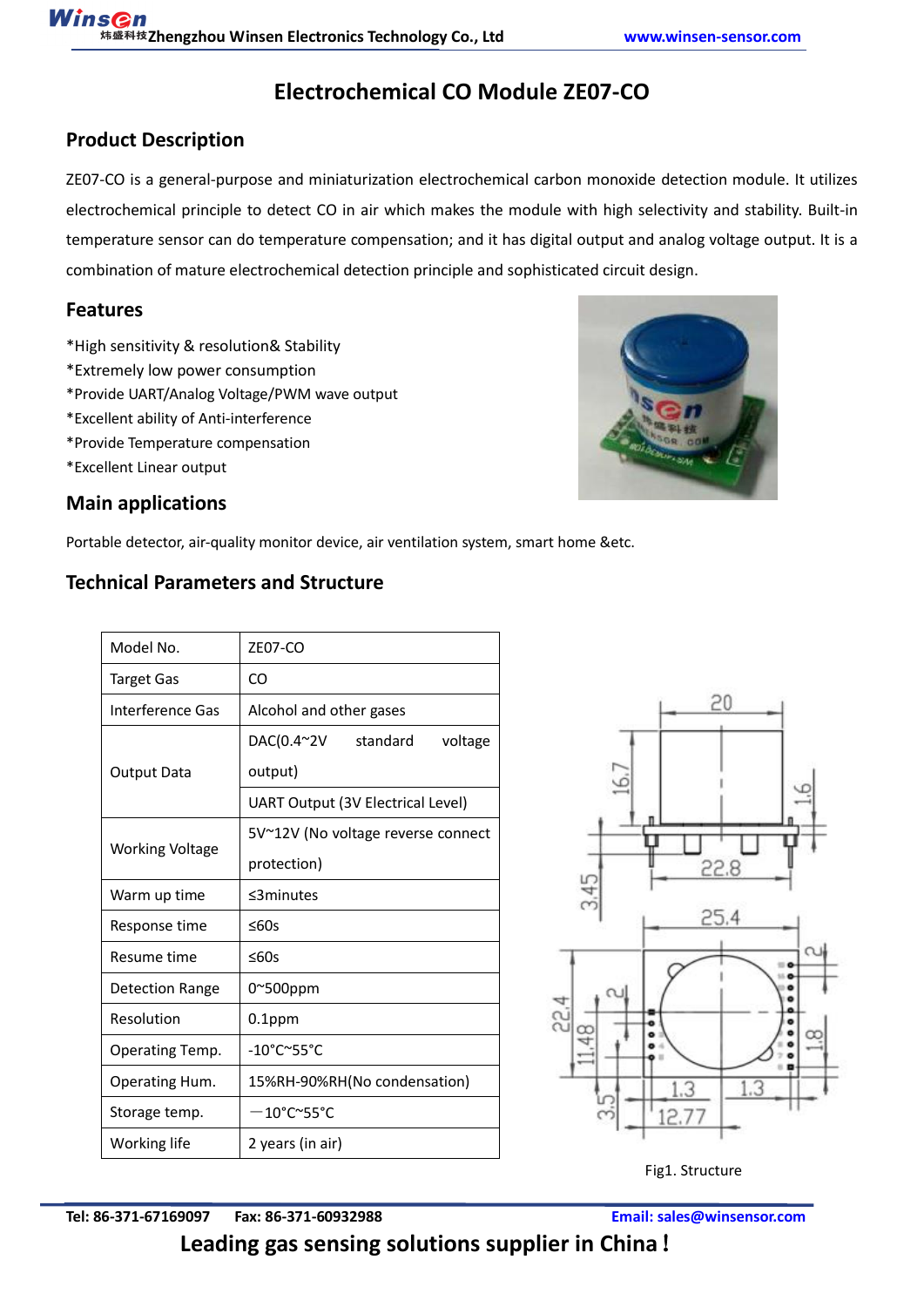### **Pin Description**

| <b>PIN15</b>        | Vin (Voltage input 5V-12V)   |
|---------------------|------------------------------|
| PIN5、PIN14          | GND                          |
| PIN1                | VOUT(Voltage output 3.0V)    |
| PIN <sub>3</sub>    | Reserved                     |
| PIN4                | Reserved                     |
| PIN7                | UART (RXD) 0~3.0V Data input |
| PIN <sub>8</sub>    | UART(TXD) 0~3.0V Data output |
| PIN <sub>9</sub>    | Sensor analog signal         |
| <b>PIN10</b>        | DAC 0.4V-2V (0 - full range) |
| PIN2/ PIN6/ PIN11/  |                              |
| <b>PIN12/ PIN13</b> | NС                           |



#### **Fig 2 Pins Diagram**

#### **Communication Protocol**

#### **1. General Settings**

| Table 3           |      |  |  |  |  |  |
|-------------------|------|--|--|--|--|--|
| <b>Baud Rate</b>  | 9600 |  |  |  |  |  |
| Data Bits         | 8    |  |  |  |  |  |
| <b>Stop Bits</b>  | 1    |  |  |  |  |  |
| <b>Check Bits</b> | Null |  |  |  |  |  |

#### **2. Communication Commands**

There are two kinds of communication, initiative upload mode and question & answer mode. We take initiative upload mode as the default settings. The module upload a gas concentration value every 1S, and the command line format is as follows: **Table 4**

| Byte 0            | Byte 1             | Byte 2     | Byte 3            | Byte 4                       | Byte 5                      | Byte <sub>6</sub>                | Byte 7                          | Byte 8    |
|-------------------|--------------------|------------|-------------------|------------------------------|-----------------------------|----------------------------------|---------------------------------|-----------|
| <b>Start Byte</b> | Gas Type           | Unit       | No. of<br>decimal | Concentration<br>(High Byte) | Concentration<br>(Low Byte) | <b>Full Range</b><br>(High Byte) | <b>Full Range</b><br>(Low Byte) | Check sum |
| 0xFF              | $CO = 0 \times 04$ | $ppm=0x03$ | $1 = 0 \times 01$ | 0x00                         | 0x25                        | 0x13                             | 0x88                            | 0x25      |

Gas concentration value = (Byte4\*256+Byte5) x 0.1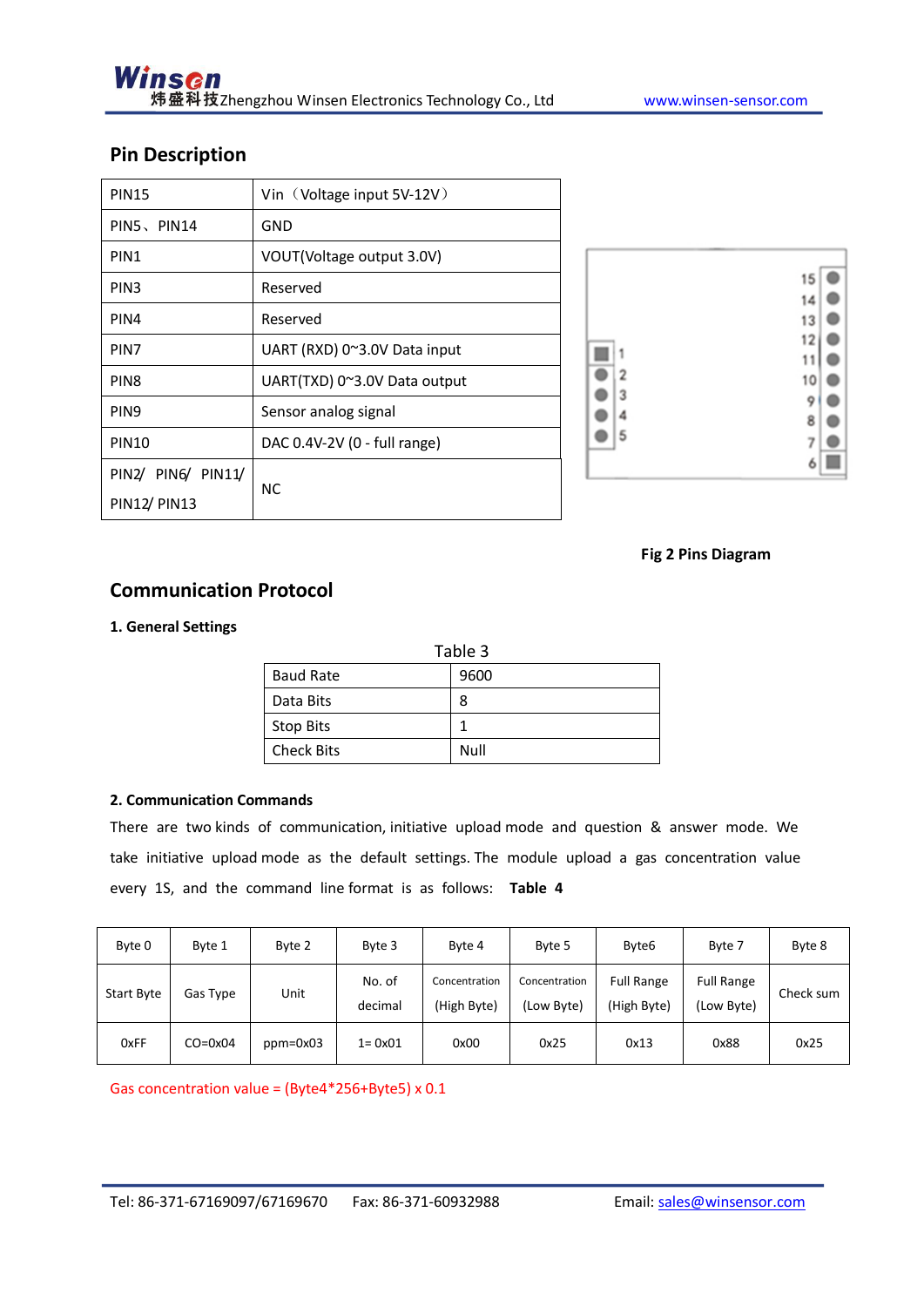#### Switch command to the question & answer mode, the command line format is as follows: Table 5

| Byte 0            | Byte 1  | Byte 2            | Byte 3   | Byte 4  | Byte 5  | Byte <sub>6</sub> | Byte 7  | Byte 8    |
|-------------------|---------|-------------------|----------|---------|---------|-------------------|---------|-----------|
| <b>Start Byte</b> | Reserve | Switch<br>command | Q&A mode | Reserve | Reserve | Reserve           | Reserve | Check sum |
| 0xFF              | 0x01    | 0x78              | 0x41     | 0x00    | 0x00    | 0x00              | 0x00    | 0x46      |

Switch command to the initiative upload mode, the command line format is as follows: Table 6

| Byte 0            | Byte 1  | Byte 2            | Byte 3               | Byte 4  | Byte 5  | Byte <sub>6</sub> | Byte 7  | Byte 8    |
|-------------------|---------|-------------------|----------------------|---------|---------|-------------------|---------|-----------|
| <b>Start Byte</b> | Reserve | Switch<br>command | Initiative<br>upload | Reserve | Reserve | Reserve           | Reserve | Check sum |
| 0xFF              | 0x01    | 0x78              | 0x40                 | 0x00    | 0x00    | 0x00              | 0x00    | 0x47      |

Question & answer mode, the Question command line format is as follows: Table 7

| Byte 0     | Byte 1  | Byte 2  | Byte 3  | Byte 4  | Byte 5  | Byte <sub>6</sub> | Byte 7  | Byte 8    |
|------------|---------|---------|---------|---------|---------|-------------------|---------|-----------|
| Start Byte | Reserve | Command | Reserve | Reserve | Reserve | Reserve           | Reserve | Check sum |
| 0xFF       | 0x01    | 0x86    | 0x00    | 0x00    | 0x00    | 0x00              | 0x00    | 0x79      |

#### Question & answer mode, the Question command line format is as follows: Table 8

| Byte 0     | Byte 1  | Byte 2                       | Byte 3                      | Byte 4  | Byte 5  | Byte <sub>6</sub>            | Byte 7                      | Byte 8    |
|------------|---------|------------------------------|-----------------------------|---------|---------|------------------------------|-----------------------------|-----------|
| Start Byte | Command | Concentration<br>(High Byte) | Concentration<br>(Low Byte) | Reserve | Reserve | Concentration<br>(High Byte) | Concentration<br>(Low Byte) | Check sum |
| 0xFF       | 0x86    | 0x00                         | 0x20                        | 0x00    | 0x00    | 0x00                         | 0x20                        | 0x30      |

Gas concentration value = (Byte2\*256+Byte3) x 0.1

#### 3. Check sum and calculation

\* Function Name: unsigned ucharFucCheckSum(uchar \*i,ucharln)

\* Functional description: Sum check 【 Not (Byte1+Byte2+...Byte7) +1 】

unsigned char FucCheckSum(unsigned char \*i, unsigned char ln)